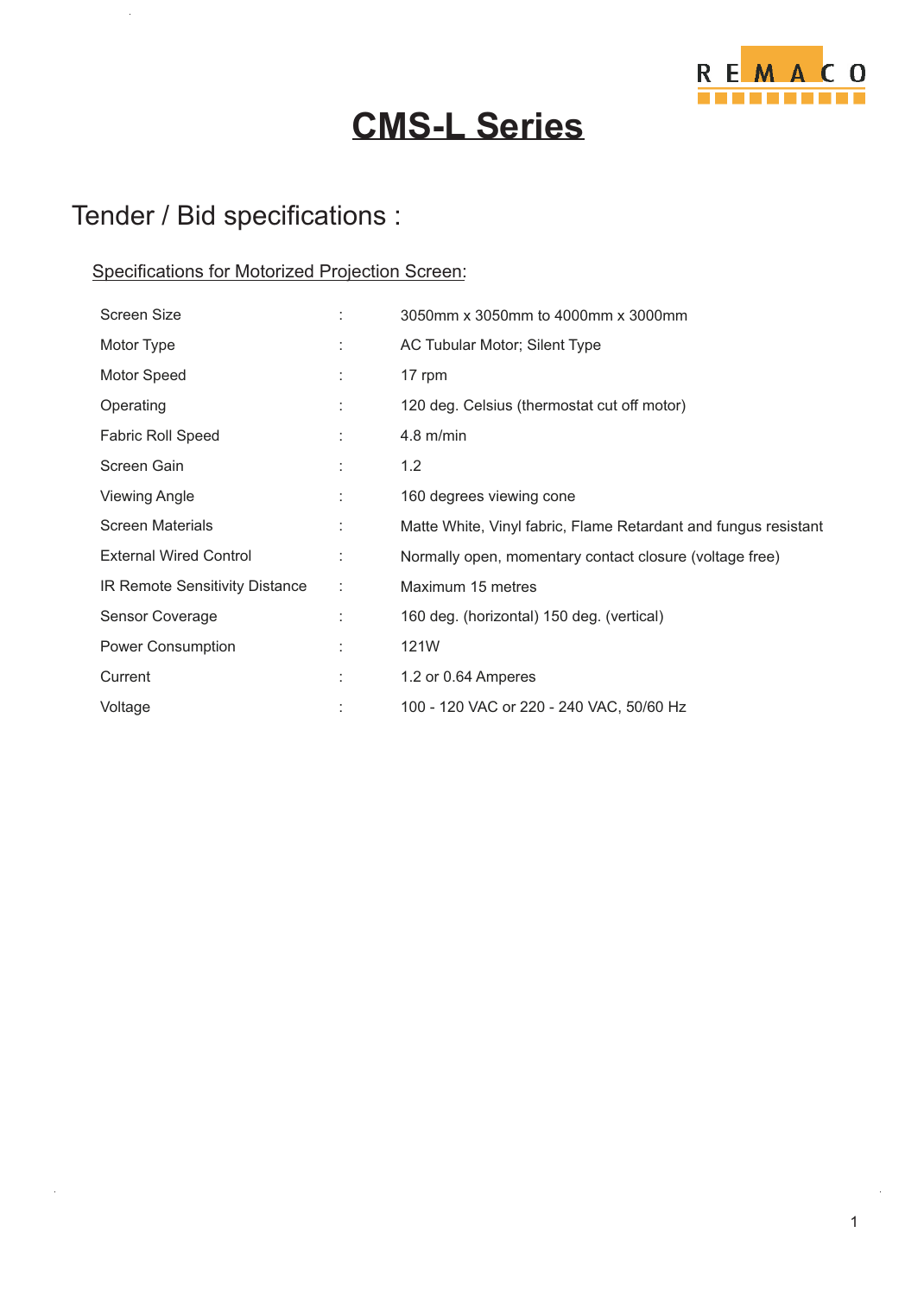

# Dimension of CMS-L Series Screen

### CMS-L3030 to CMS-L4343 Wall Mount الکا  $\equiv$ ε 16 0mScreen Casing Width = Screen Width + 100mm Screen Widt  $\lnot$ 140mmWidth el) Screen Wid Screen Mod (Depend on Model Width<br>MS-L3030 305cm CMS-L3030 305cm<br>CMS-L3636 366cm CMS-L3636 366cm CMS-L3939 390cm CMS-L4040 400cm  $CMS-L4343$ 38mm 80mm Black Borders

### Casing Sectional View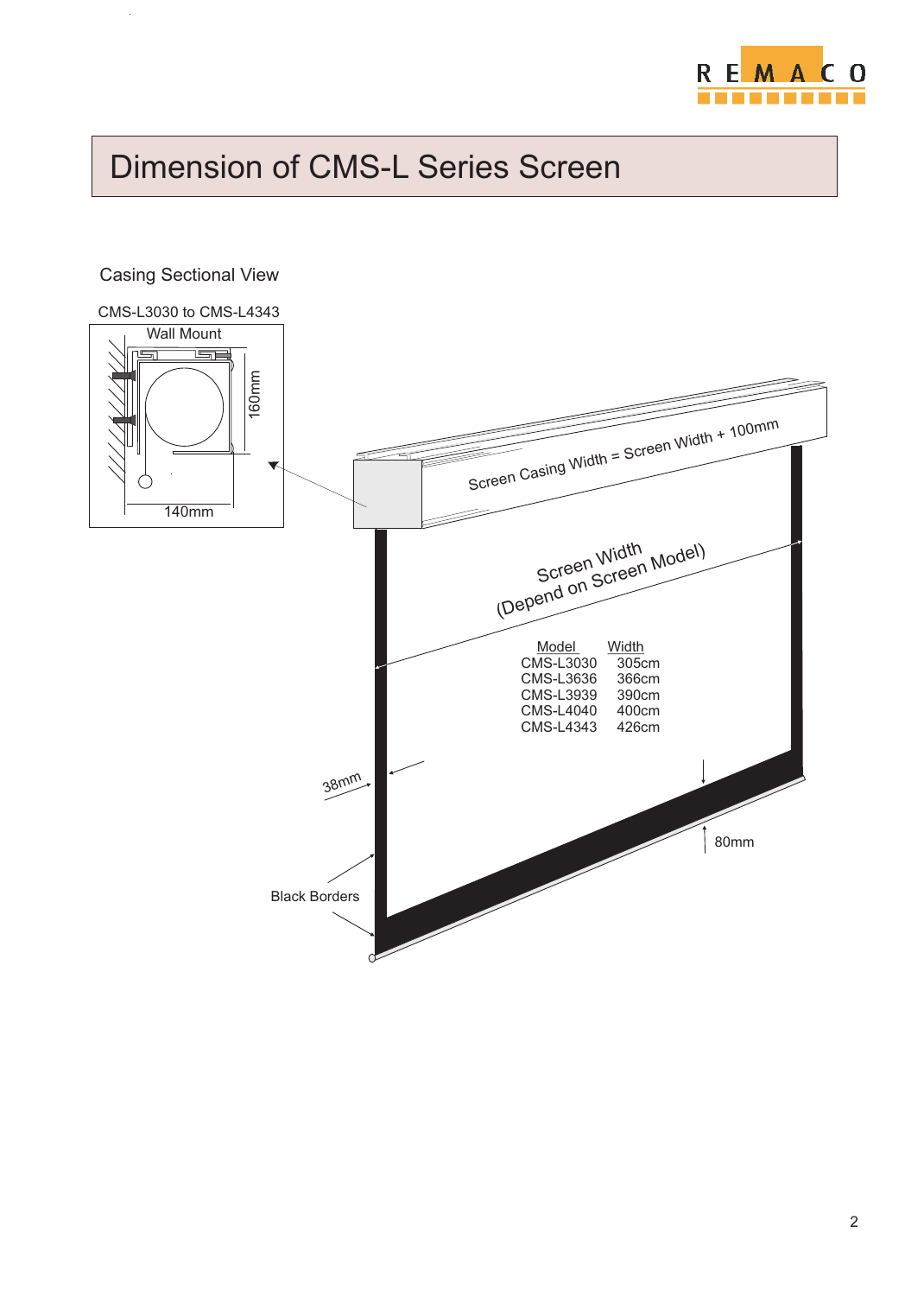

# Pelmet Mounting: Recommended Pelmet Size

## CMS-L Series (Standard Size)



Pelmet depth and height (Minimum)

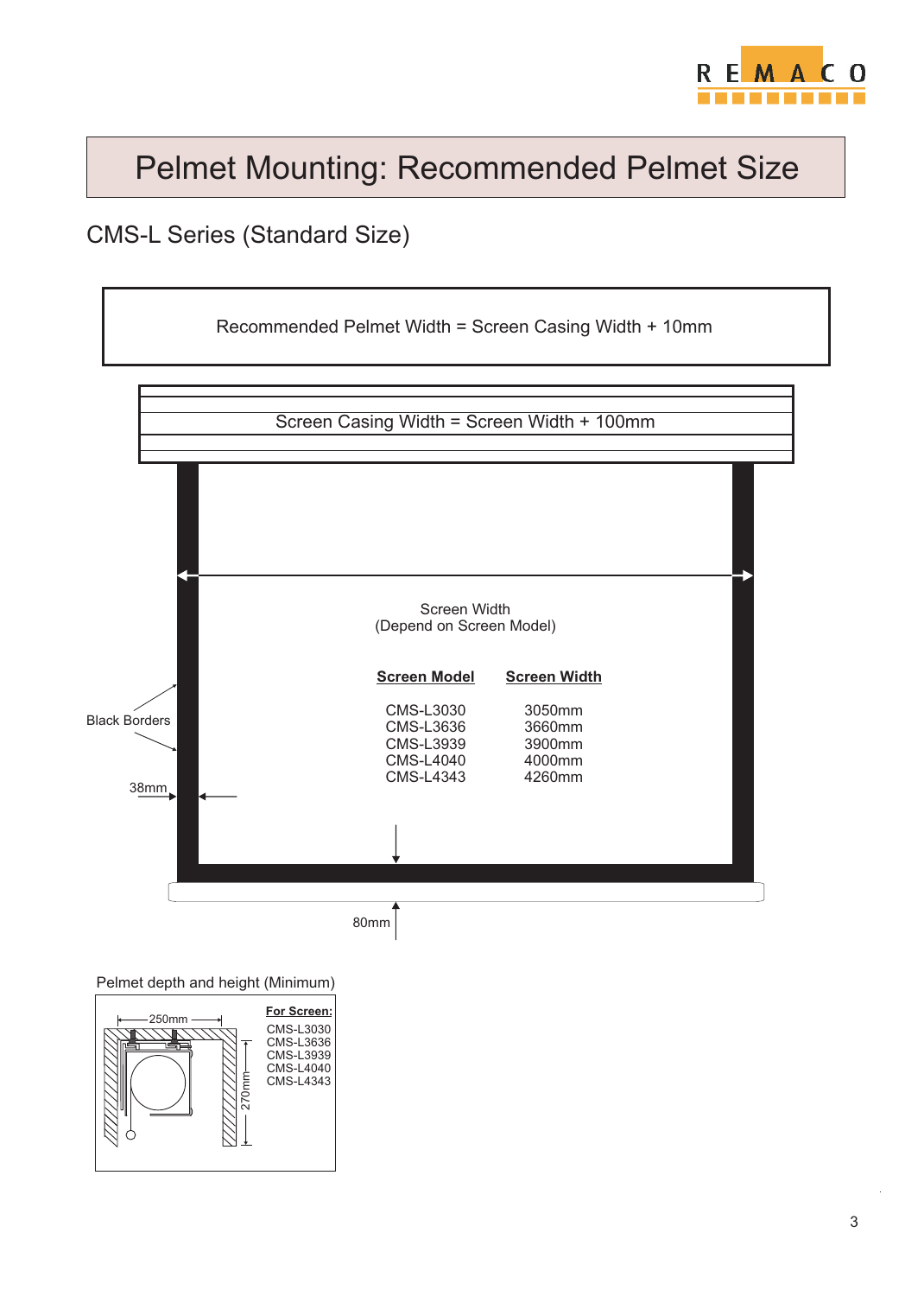

# Pelmet Mounting: Recommended Pelmet Size

### CMS-L Series (HDTV Format)



Pelmet depth and height (Minimum)